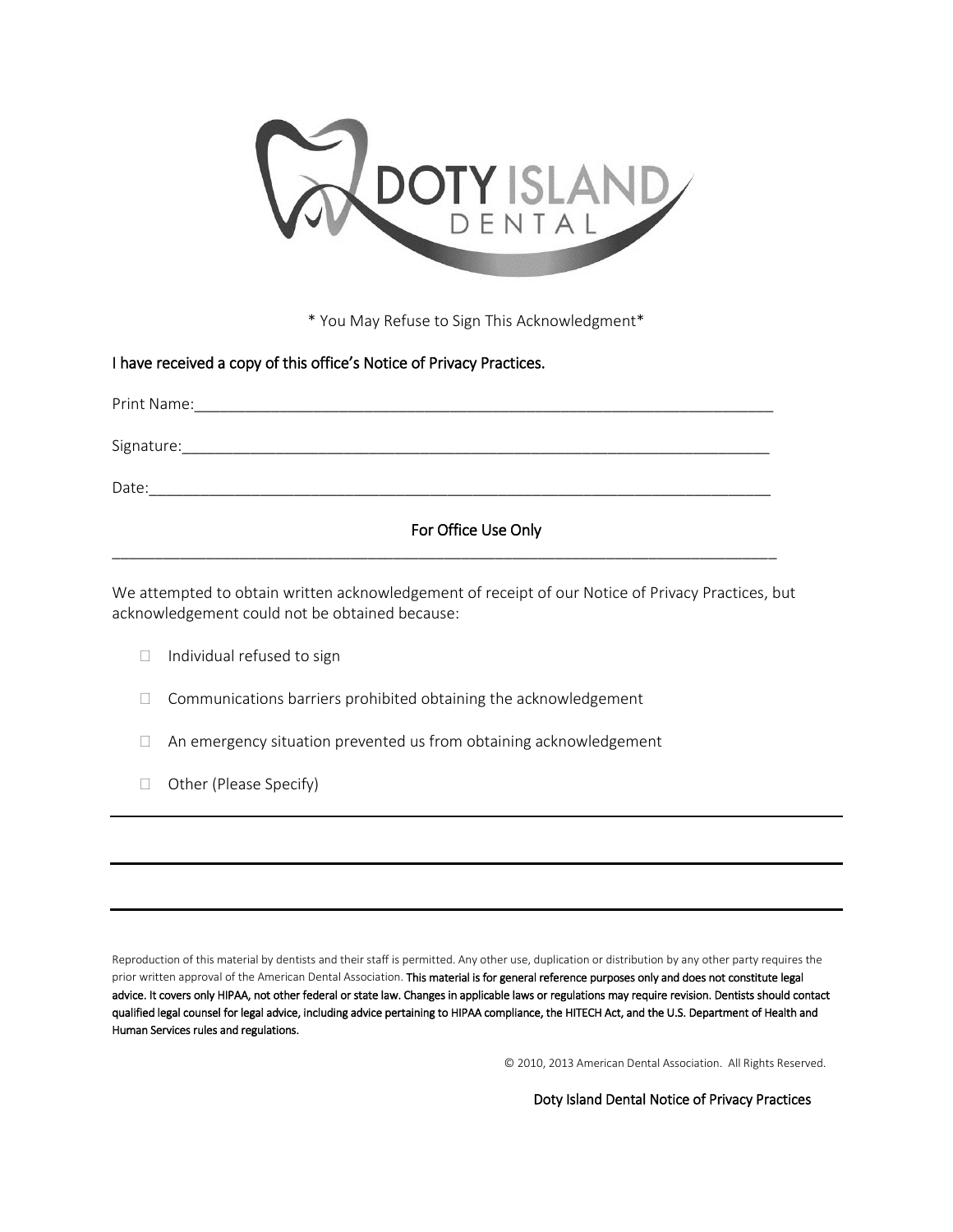# THIS NOTICE DESCRIBES HOW HEALTH INFORMATION ABOUT YOU MAY BE USED AND DISCLOSED AND HOW YOU CAN GET ACCESS TO THIS INFORMATION. PLEASE REVIEW IT CAREFULLY.

We are required by law to maintain the privacy of protected health information, to provide individuals with notice of our legal duties and privacy practices with respect to protected health information, and to notify affected individuals following a breach of unsecured protected health information. We must follow the privacy practices that are described in this Notice while it is in effect. This Notice takes effect  $01/02$  / 2017, and will remain in effect until we replace it.

We reserve the right to change our privacy practices and the terms of this Notice at any time, provided such changes are permitted by applicable law, and to make new Notice provisions effective for all protected health information that we maintain. When we make a significant change in our privacy practices, we will change this Notice and post the new Notice clearly and prominently at our practice location, and we will provide copies of the new Notice upon request.

You may request a copy of our Notice at any time. For more information about our privacy practices, or for additional copies of this Notice, please contact us using the information listed at the end of this Notice.

# HOW WE MAY USE AND DISCLOSE HEALTH INFORMATION ABOUT YOU

\_\_\_\_\_\_\_\_\_\_\_\_\_\_\_\_\_\_\_\_\_\_\_\_\_\_\_\_\_\_

We may use and disclose your health information for different purposes, including treatment, payment, and health care operations. For each of these categories, we have provided a description and an example. Some information, such as HIV-related information, genetic information, alcohol and/or substance abuse records, and mental health records may be entitled to special confidentiality protections under applicable state or federal law. We will abide by these special protections as they pertain to applicable cases involving these types of records.

Treatment. We may use and disclose your health information for your treatment. For example, we may disclose your health information to a specialist providing treatment to you.

Payment. We may use and disclose your health information to obtain reimbursement for the treatment and services you receive from us or another entity involved with your care. Payment activities include billing, collections, claims management, and determinations of eligibility and coverage to obtain payment from you, an insurance company, or another third party. For example, we may send claims to

your dental health plan containing certain health information.

Healthcare Operations. We may use and disclose your health information in connection with our healthcare operations. For example, healthcare operations include quality assessment and improvement activities, conducting training programs, and licensing activities.

Individuals Involved in Your Care or Payment for Your Care. We may disclose your health information to your family or friends or any other individual identified by you when they are involved in your care or in the payment for your care. Additionally, we may disclose information about you to a patient representative. If a person has the authority by law to make health care decisions for you, we will treat that patient representative the same way we would treat you with respect to your health information.

Disaster Relief. We may use or disclose your health information to assist in disaster relief efforts.

Required by Law. We may use or disclose your health information when we are required to do so by law.

Public Health Activities. We may disclose your health information for public health activities, including disclosures to:

- o Prevent or control disease, injury or disability;
- o Report child abuse or neglect;
- o Report reactions to medications or problems with products or devices;

o Notify a person of a recall, repair, or replacement of products or devices;

o Notify a person who may have been exposed to a disease or condition; or

o Notify the appropriate government authority if we believe a patient has been the victim of abuse, neglect, or domestic violence.

National Security. We may disclose to military authorities the health information of Armed Forces personnel under certain circumstances. We may disclose to authorized federal officials health information required for lawful intelligence, counterintelligence, and other national security activities. We may disclose to correctional institution or law enforcement official having lawful custody the protected health information of an inmate or patient.

Secretary of HHS. We will disclose your health information to the Secretary of the U.S. Department of Health and Human Services when required to investigate or determine compliance with HIPAA.

Worker's Compensation. We may disclose your PHI to the extent authorized by and to the extent necessary to comply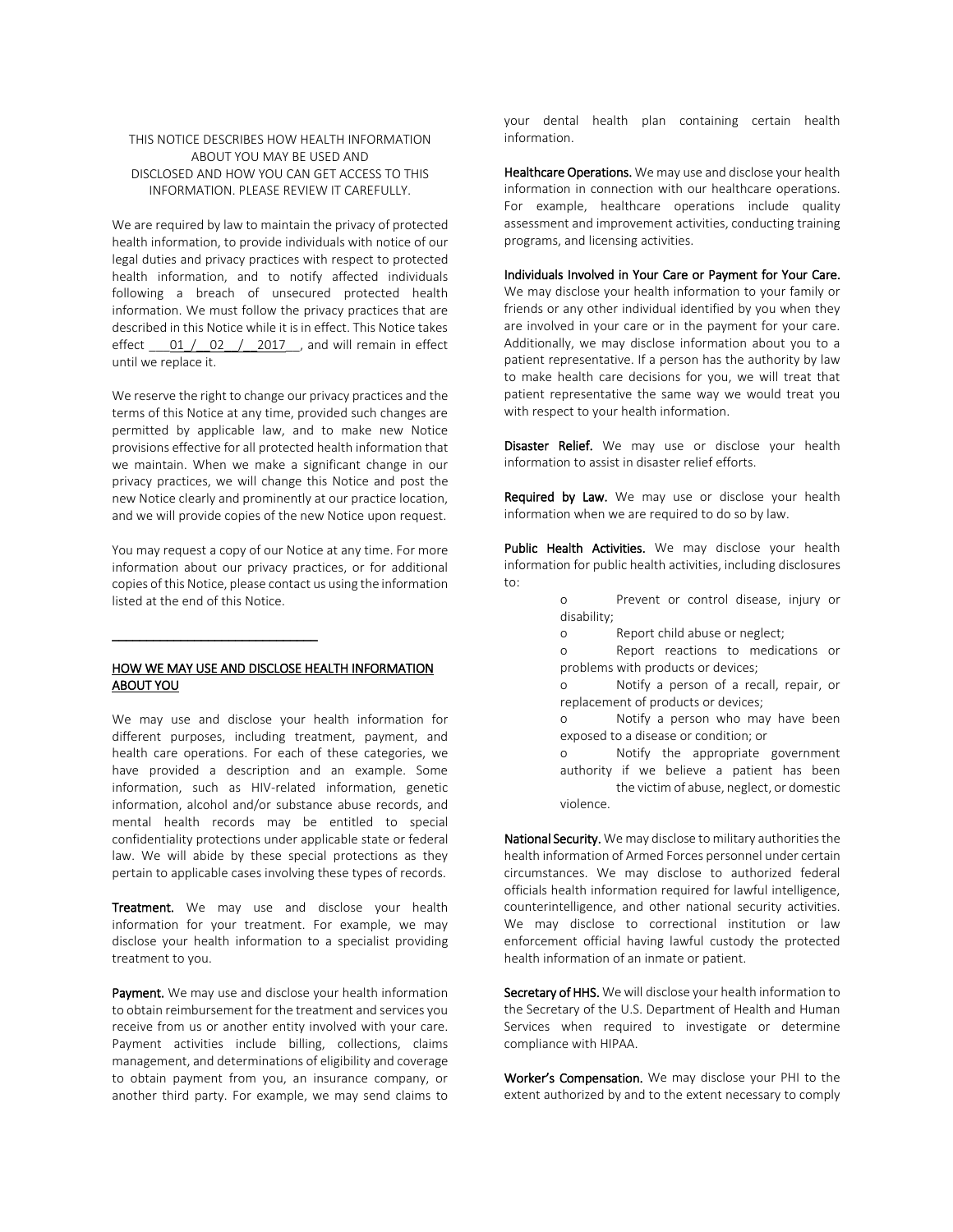with laws relating to worker's compensation or other similar programs established by law.

Law Enforcement. We may disclose your PHI for law enforcement purposes as permitted by HIPAA, as required by law, or in response to a subpoena or court order.

Health Oversight Activities. We may disclose your PHI to an oversight agency for activities authorized by law. These oversight activities include audits, investigations, inspections, and credentialing, as necessary for licensure and for the government to monitor the health care system, government programs, and compliance with civil rights laws.

Judicial and Administrative Proceedings. If you are involved in a lawsuit or a dispute, we may disclose your PHI in response to a court or administrative order. We may also disclose health information about you in response to a subpoena, discovery request, or other lawful process instituted by someone else involved in the dispute, but only if efforts have been made, either by the requesting party or us, to tell you about the request or to obtain an order protecting the information requested.

Research. We may disclose your PHI to researchers when their research has been approved by an institutional review board or privacy board that has reviewed the research proposal and established protocols to ensure the privacy of your information.

Coroners, Medical Examiners, and Funeral Directors. We may release your PHI to a coroner or medical examiner. This may be necessary, for example, to identify a deceased person or determine the cause of death. We may also disclose PHI to funeral directors consistent with applicable law to enable them to carry out their duties.

Fundraising. We may contact you to provide you with information about our sponsored activities, including fundraising programs, as permitted by applicable law. If you do not wish to receive such information from us, you may opt out of receiving the communications.

# Other Uses and Disclosures of PHI

Your authorization is required, with a few exceptions, for disclosure of psychotherapy notes, use or disclosure of PHI for marketing, and for the sale of PHI. We will also obtain your written authorization before using or disclosing your PHI for purposes other than those provided for in this Notice (or as otherwise permitted or required by law). You may revoke an authorization in writing at any time. Upon receipt of the written revocation, we will stop using or disclosing your PHI, except to the extent that we have already taken action in reliance on the authorization.

#### Your Health Information Rights

Access. You have the right to look at or get copies of your health information, with limited exceptions. You must make the request in writing. You may obtain a form to request access by using the contact information listed at the end of this Notice. You may also request access by sending us a letter to the address at the end of this Notice. If you request information that we maintain on paper, we may provide photocopies. If you request information that we maintain electronically, you have the right to an electronic copy. We will use the form and format you request if readily producible. We will charge you a reasonable cost-based fee for the cost of supplies and labor of copying, and for postage if you want copies mailed to you. Contact us using the information listed at the end of this Notice for an explanation of our fee structure.

If you are denied a request for access, you have the right to have the denial reviewed in accordance with the requirements of applicable law.

Disclosure Accounting. With the exception of certain disclosures, you have the right to receive an accounting of disclosures of your health information in accordance with applicable laws and regulations. To request an accounting of disclosures of your health information, you must submit your request in writing to the Privacy Official. If you request this accounting more than once in a 12-month period, we may charge you a reasonable, cost-based fee for responding to the additional requests.

Right to Request a Restriction. You have the right to request additional restrictions on our use or disclosure of your PHI by submitting a written request to the Privacy Official. Your written request must include (1) what information you want to limit, (2) whether you want to limit our use, disclosure or both, and (3) to whom you want the limits to apply. We are not required to agree to your request except in the case where the disclosure is to a health plan for purposes of carrying out payment or health care operations, and the information pertains solely to a health care item or service for which you, or a person on your behalf (other than the health plan), has paid our practice in full.

Alternative Communication. You have the right to request that we communicate with you about your health information by alternative means or at alternative locations. You must make your request in writing. Your request must specify the alternative means or location, and provide satisfactory explanation of how payments will be handled under the alternative means or location you request. We will accommodate all reasonable requests. However, if we are unable to contact you using the ways or locations you have requested we may contact you using the information we have.

Amendment. You have the right to request that we amend your health information. Your request must be in writing, and it must explain why the information should be amended.